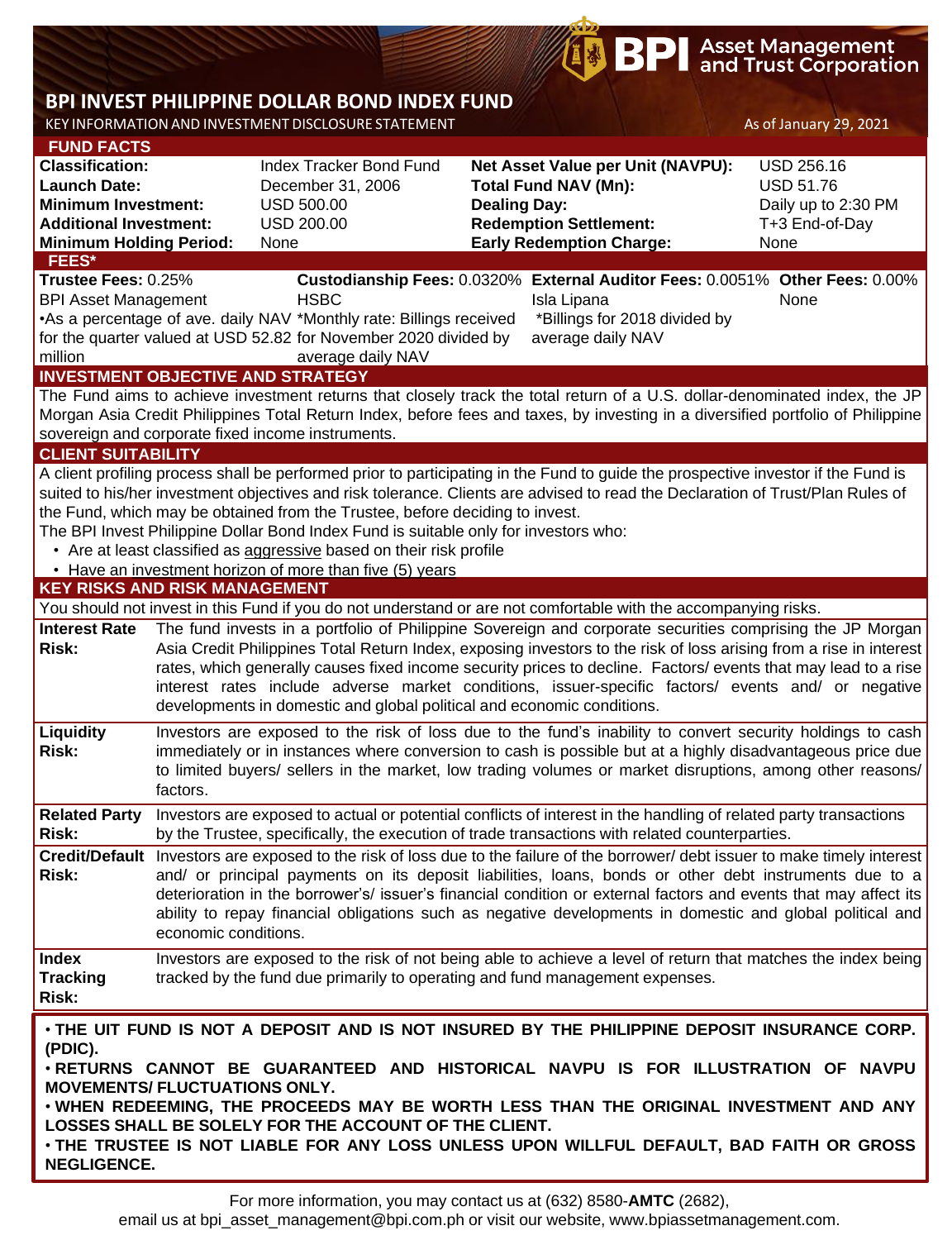### **FUND PERFORMANCE AND STATISTICS AS OF JANUARY 29, 2021**

(Purely for reference purposes and is not a guarantee of future results)



**Fund 0.07 1.52 1.20 5.01 21.43 156.16 Benchmark** -0.10 1.64 1.14 5.29 22.61 170.67

\*Benchmark is the JP Morgan Asia Credit Philippines Total Return

**Fund 5.01 8.92 6.69 5.92 5.10 6.90 Benchmark** 5.29 9.34 7.03 6.32 5.53 7.32

**Fund 0.07 6.87 13.27 -0.73 5.85 41.36 Benchmark** -0.10 7.30 13.95 -0.61 6.36 45.61

**1 mo 3 mo 6 mo 1YR 3YRS S.I.<sup>2</sup>**

**1YR 2YRS 3YRS 4YRS 5YRS S.I.**

**YTD 2020 2019 2018 2017 2016**

| <b>NAVPU over the past 12 months</b>   |        |
|----------------------------------------|--------|
| Highest                                | 256.77 |
| Lowest                                 | 230.22 |
| <b>STATISTICS</b>                      |        |
| <b>Weighted Ave Duration (Yrs)</b>     | 7.699  |
| Volatility, Past 1 Year (%) 3          | 8.95   |
| Port. Weighted Yield to Maturity (%)   | 2.461  |
| <b>Current Number of Holdings</b>      | 70     |
| Tracking Error (3-Yr) <sup>4</sup> (%) | () 48  |

<sup>1</sup>Returns are net of fees.

<sup>2</sup>Since Inception

<sup>3</sup>Measures the degree to which the Fund fluctuates vis-à-vis its average return over a period of time.

<sup>4</sup>Measure of deviation between the Fund's return and benchmark returns. A lower number means the Fund's return is closely aligned with the benchmark. 5 Includes accrued income, investment securities purchased, accrued expenses, etc.

\*Declaration of Trust is available upon request through branch of account.

| <b>PORTFOLIO COMPOSITION</b>                        |           | <b>TOP TEN HOLDINGS</b> |                 |           |
|-----------------------------------------------------|-----------|-------------------------|-----------------|-----------|
| <b>Allocation</b>                                   | % of Fund | Name                    | <b>Maturity</b> | % of Fund |
| Government                                          | 56.82     | <b>RoP Bonds</b>        | 2/2/2030        | 5.82      |
| Corporates                                          | 40.86     |                         |                 |           |
| Cash                                                | 0.19      | <b>RoP</b> Bonds        | 1/14/2031       | 5.02      |
| Time deposits and money market                      | 1.35      | <b>RoP</b> Bonds        | 1/20/2040       | 4.78      |
| Other receivables – net of liabilities <sup>5</sup> | 0.77      | <b>RoP</b> Bonds        | 2/2/2042        | 4.31      |
| <b>Maturity Profile</b>                             |           | <b>RoP Bonds</b>        | 10/23/2034      | 4.11      |
| Cash and Less than 1 Year                           | 3.20      | <b>RoP Bonds</b>        | 3/16/2025       | 3.92      |
| Between 1 and 3 Years                               | 14.76     | <b>RoP Bonds</b>        | 3/1/2041        | 3.89      |
| Between 3 and 5 Years                               | 24.93     | <b>RoP</b> Bonds        | 2/1/2028        | 3.21      |
| Between 5 and 7 Years                               | 3.21      |                         |                 |           |
| Between 7 and 10 Years                              | 24.09     | <b>RoP Bonds</b>        | 1/13/2037       | 3.04      |
| More than 10 Years                                  | 29.81     | RoP Bonds               | 1/15/2032       | 2.94      |

#### **RELATED PARTY TRANSACTIONS\***

**CUMULATIVE PERFORMANCE (%) <sup>1</sup>**

Index

**ANNUALIZED PERFORMANCE (%) <sup>1</sup>**

**CALENDAR YEAR PERFORMANCE (%) <sup>1</sup>**

The Fund has investments and trade transactions with BPI Asset Management and Trust Corporation (BPI AMTC):

Ayala Corporation – USD 0.97 million, AC Energy – USD 1.15 million, Bank of the Philippine Islands – USD 0.70 million, Globe Telecom – USD 0.58 million, Manila Water Company, Inc. – USD 0.41 million

Investments in the said outlets were approved by the BPI AMTC's Board of Directors. Likewise, all related party transactions are conducted on an arm's length and best execution basis and within established limits.

Related party in accordance with BPI AMTC's internal policy.